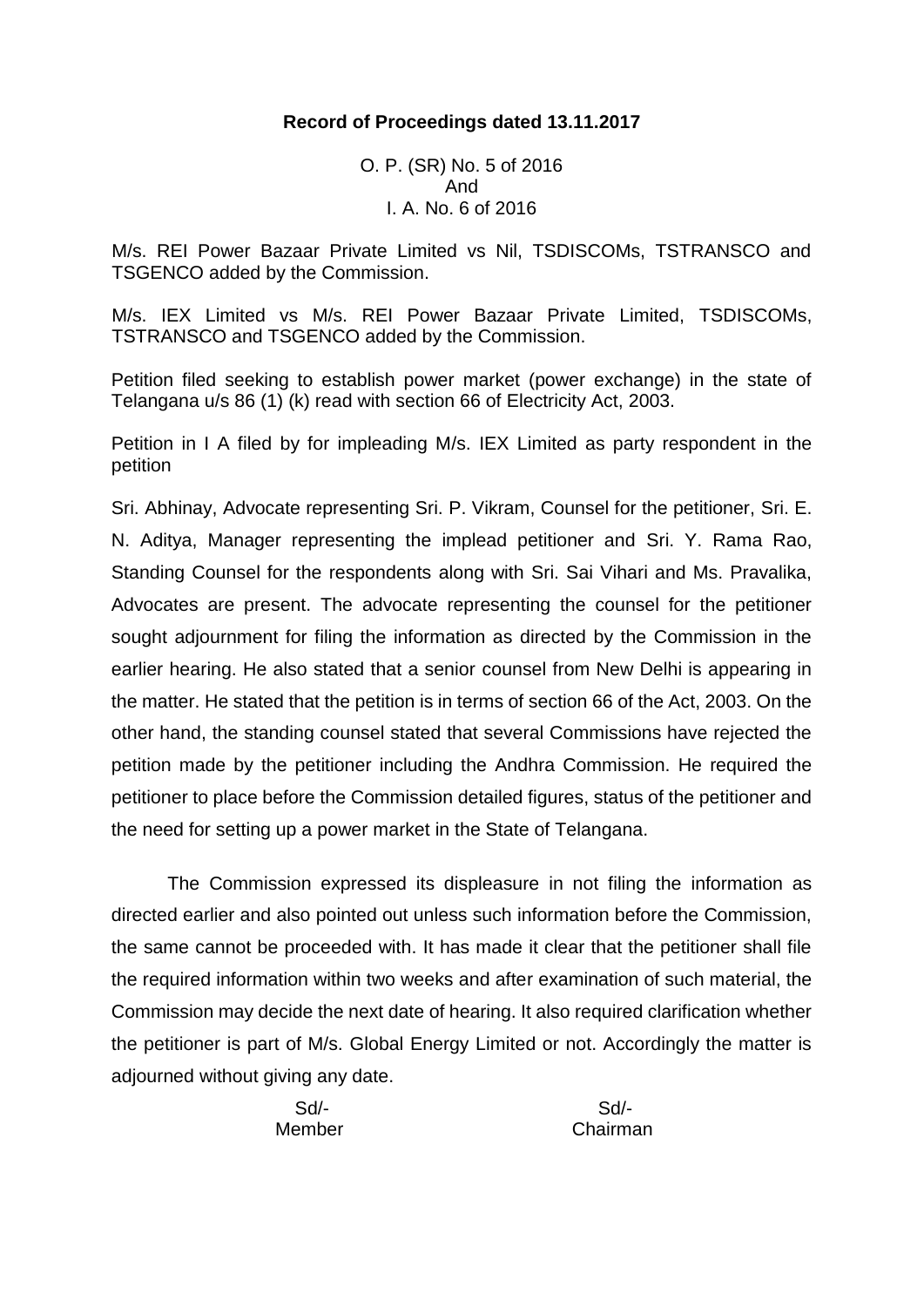### I. A. No. 1 of 2017 in O. P. No. 76 of 2015

M/s. Shri Raghavendra Ferro Alloy's Ltd. Vs TSTRANSCO, TSSPDCL & its officers

Application filed for seeking declaration of the action of the respondents as contrary to tariff order for 2015-16

There is no representation for the petitioner. Sri. Y. Rama Rao, Standing Counsel for the respondents alongwith Sri. Sai Vihari and Ms. Pravalika, Advocates are present. Due to non-prosecution by the counsel on record as well as the petitioner and absence on two occasions, the petition is dismissed for default.

 Sd/- Sd/- Member Chairman

> I. A. No. 3 of 2017 in O. P. No. 76 of 2015

M/s. Federation of Telangana & Andhra Pradesh Chambers of Commers & Industry Vs. **TSDISCOMs** 

Application filed for seeking modification of the tariff order for the year 2015-16 in respect of RO / water processing plants.

Smt. T. Sujatha, Deputy Director of the petitioner association and Sri. Y. Rama Rao, Standing Counsel for the respondents alongwith Sri. Sai Vihari and Ms. Pravalika, Advocates are present. The representative of the petitioner association stated detailed submissions on the issue involved in the petition. She pointed out that reclassification of the water plant running units was done without notice and back billing amount has been levied. The back billing was done for four years at a stretch in certain cases based on the proceedings issued by the officers of the licensee for their internal action. In fact, the petitioner association, who has members of these units were provided with power supply under the industrial category when they were availing supply, but through inspection and notice of payment, change of category has been inflicted on the consumers. This resulted in change of category to II from III. Neither the service connections of the R.O. water plants was under the category II nor released as such, but they are also not in category II after tariff order of 2016-17. The only year where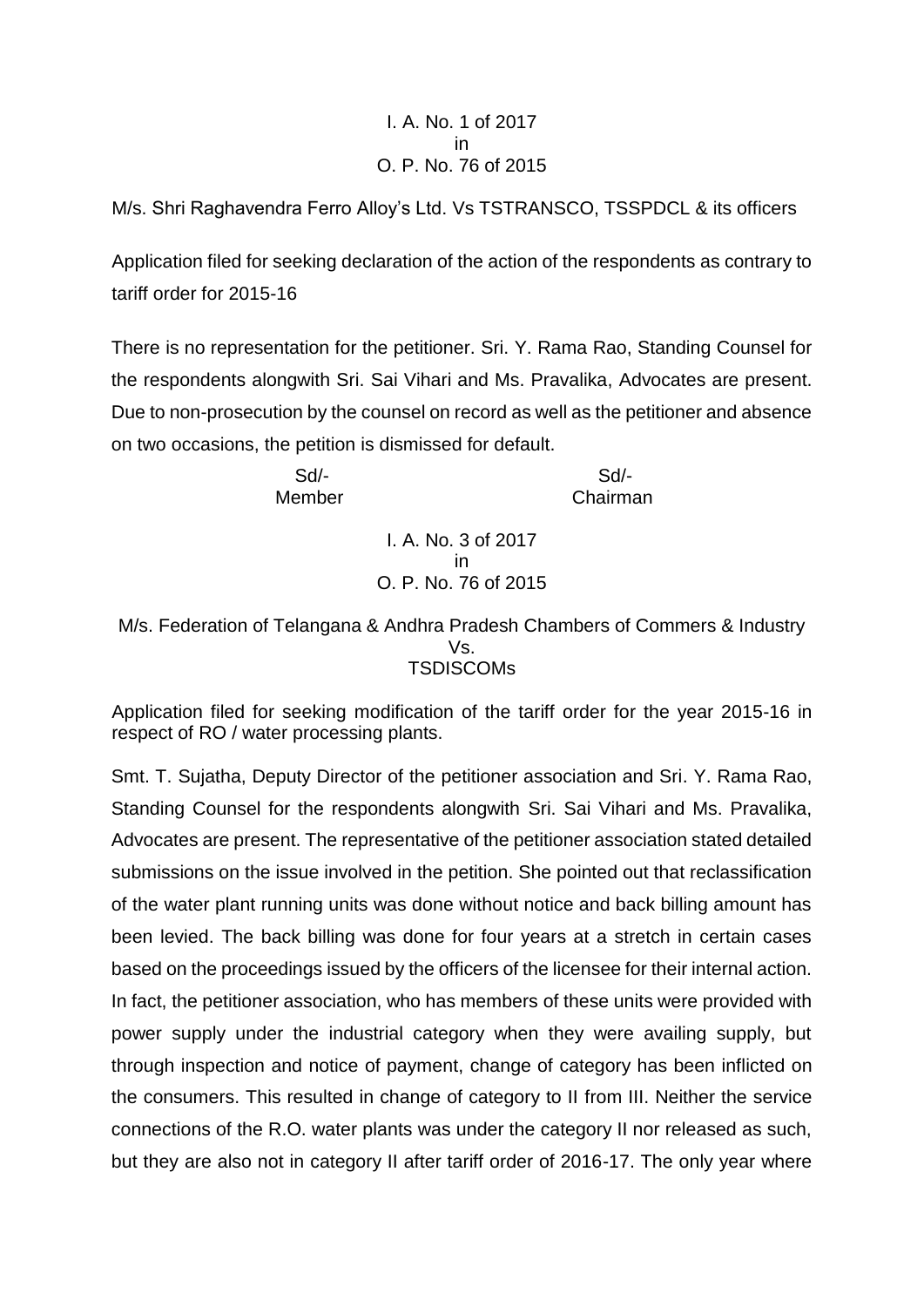they have been treated under the category II is the year 2015-16. Even while changing the category, the licensee chose not to follow the procedure as set out in the terms and condition of the power supply.

At this stage, the Commission has pointed out that the consumers are required to follow and should not violate section 126 of the Act, 2003. In respect of illegal action of the licensee of not issuing notice or billing directly under the different category than that which has been availed by the consumers, the consumers have ample remedies with the licensee and the forum provided by the licensee. The consumers cannot invoke section 56 (2) of the Act, 2003 as there is no restriction for back billing under section 126 of the Act, 2003 as it can go upto any period provided there is clear proof of the same.

The representative stated that the present petition is intended to seek modification of the tariff order in respect of FY 2015-16 for categorizing R.O. plants under category III and nothing more. There have been large number of cases where action of the licensee undertaking change of the category or issuing bills directly in the new category is questionable. Moreover, the CGRF and Ombudsman, whom the Commission is expecting consumer to approach, have passed different orders in different cases at different times creating lot of ambiguity on the issue.

Noticing that the issue raised by the association needs action by the licensee, the Commission has directed the standing counsel to ascertain from the licensee and report by the next date of hearing as to whether it is prepared to designate an officer at the highest level to mitigate the grievance of the water plants instead of pushing everybody to approach the Commission or any other forum for obtaining necessary orders. Accordingly, the matter is adjourned.

Call on 16.11.2017 at 11.00 A.M. Sd/- Sd/- Member Chairman

> I. A. No. 4 of 2017 in O. P. No. 76 of 2015

Sri Ashok Bukka Vs. TSDISCOMs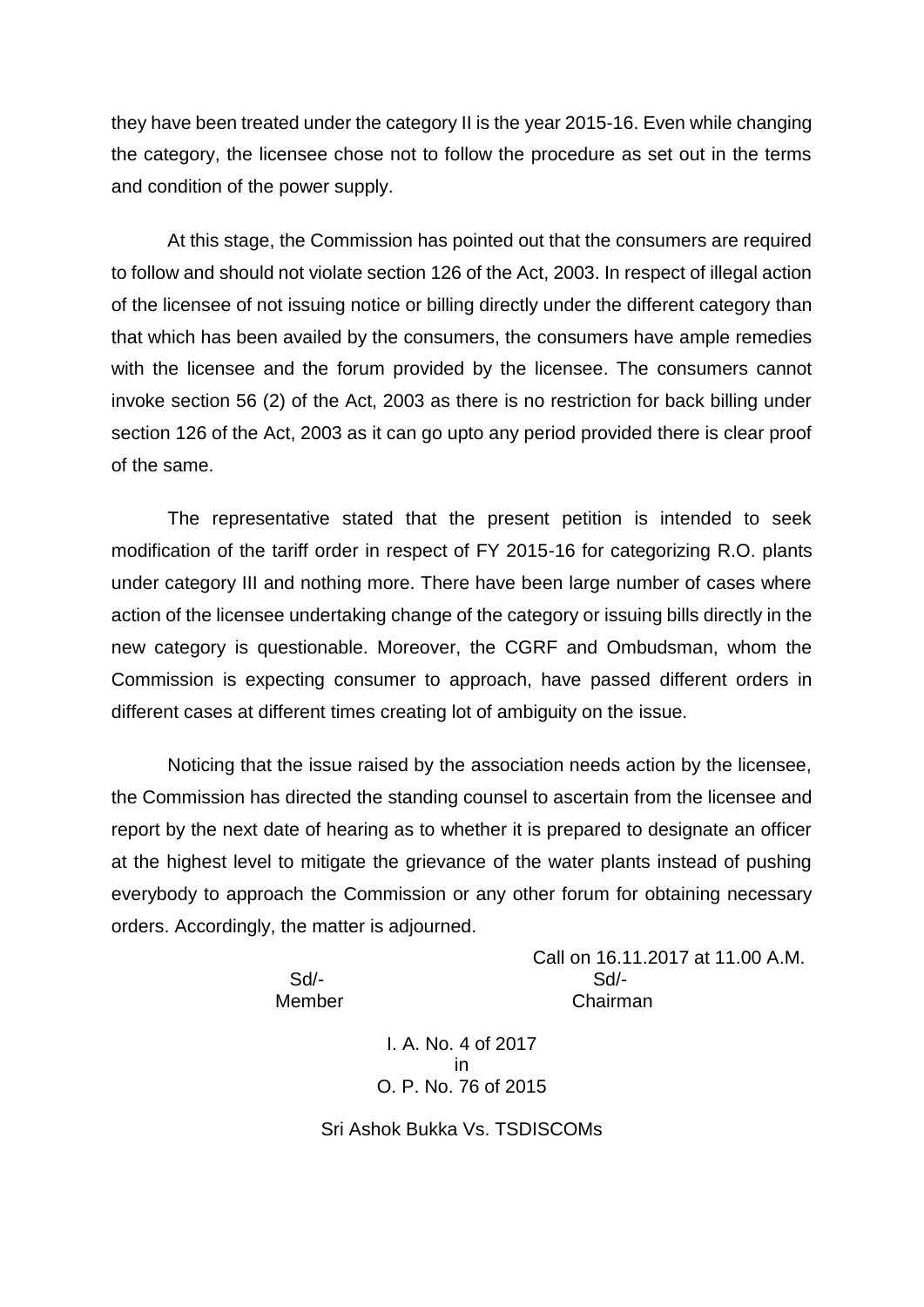Application filed for seeking modification of the tariff order for the year 2015-16 in respect of RO / water processing plants.

Sri. Bukka Ashok petitioner and Sri. Y. Rama Rao, Standing Counsel for the respondents alongwith Sri. Sai Vihari and Ms. Pravalika, Advocates are present. The petitioner stated detailed submissions on the issue involved in the petition. He pointed out that reclassification of the water plant running units was done without notice and back billing amount has been levied. The back billing was done for four years at a stretch based on the proceedings issued by the officers of the licensee for their internal action. In fact, the petitioner, who is member of the association (petitioner in I. A. No. 3 of 2017) was provided with power supply under the industrial category when he was availing supply, but through inspection and notice of payment, change of category has been inflicted on the consumers including the petitioner. This resulted in change of category to II from III. Neither the service connections of the R.O. water plants was under the category II nor released as such, but they are also not in category II after tariff order of 2016-17. The only year where they have been treated under the category II is the year 2015-16. Even while changing the category, the licensee chose not to follow the procedure as set out in the terms and condition of the power supply.

At this stage, the Commission has pointed out that the consumers are required to follow and should not violate section 126 of the Act, 2003. In respect of illegal action of the licensee of not issuing notice or billing directly under the different category than that which has been availed by the consumers, the consumers have ample remedies with the licensee and the forum provided by the licensee. The consumers cannot invoke section 56 (2) of the Act, 2003 as there is no restriction for back billing under section 126 of the Act, 2003 as it can go upto any period provided there is clear proof of the same.

The petitioner stated that the present petition is intended to seek modification of the tariff order in respect of FY 2015-16 for categorizing petitioner's R.O. plant under category III and nothing more. There have been large number of cases where action of the licensee undertaking change of the category or issuing bills directly in the new category is questionable according to the information available to the petitioner. Moreover, the CGRF and Ombudsman, whom the Commission is expecting consumer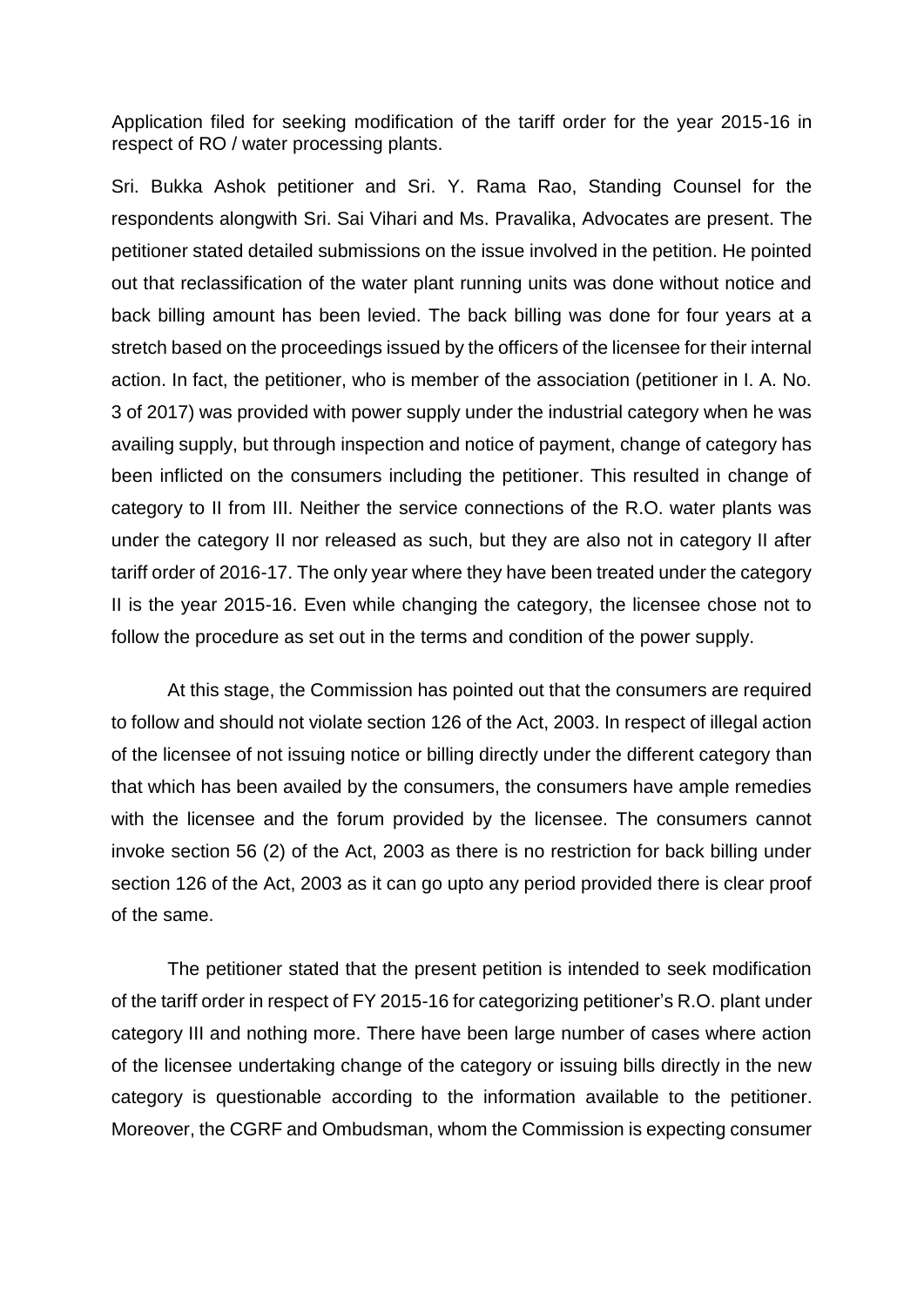to approach, have passed different orders in different cases at different times creating lot of ambiguity on the issue.

Noticing that the issue raised by the association needs action by the licensee, the Commission has directed the standing counsel to ascertain from the licensee and report by the next date of hearing as to whether it is prepared to designate an officer at the highest level to mitigate the grievance of the water plants instead of pushing everybody to approach the Commission or any other forum for obtaining necessary orders. Accordingly, the matter is adjourned.

Sd/- Sd/-

Call on 16.11.2017 at 11.00 A.M.

Member Chairman

I. A. No. 5 of 2017 in O. P. No. 76 of 2015

Sri M. Krishna Reddy Vs. TSDISCOMs

Application filed for seeking modification of the tariff order for the year 2015-16 in respect of RO / water processing plants.

Sri. M. Krishna Reddy petitioner and Sri. Y. Rama Rao, Standing Counsel for the respondents alongwith Sri. Sai Vihari and Ms. Pravalika, Advocates are present. The petitioner stated detailed submissions on the issue involved in the petition. He pointed out that reclassification of the water plant running units was done without notice and back billing amount has been levied. The back billing was done for four years at a stretch based on the proceedings issued by the officers of the licensee for their internal action. In fact, the petitioner, who is member of the association (petitioner in I. A. No. 3 of 2017) was provided with power supply under the industrial category when he was availing supply, but through inspection and notice of payment, change of category has been inflicted on the consumers including the petitioner. This resulted in change of category to II from III. Neither the service connections of the R.O. water plants was under the category II nor released as such, but they are also not in category II after tariff order of 2016-17. The only year where they have been treated under the category II is the year 2015-16. Even while changing the category, the licensee chose not to follow the procedure as set out in the terms and condition of the power supply.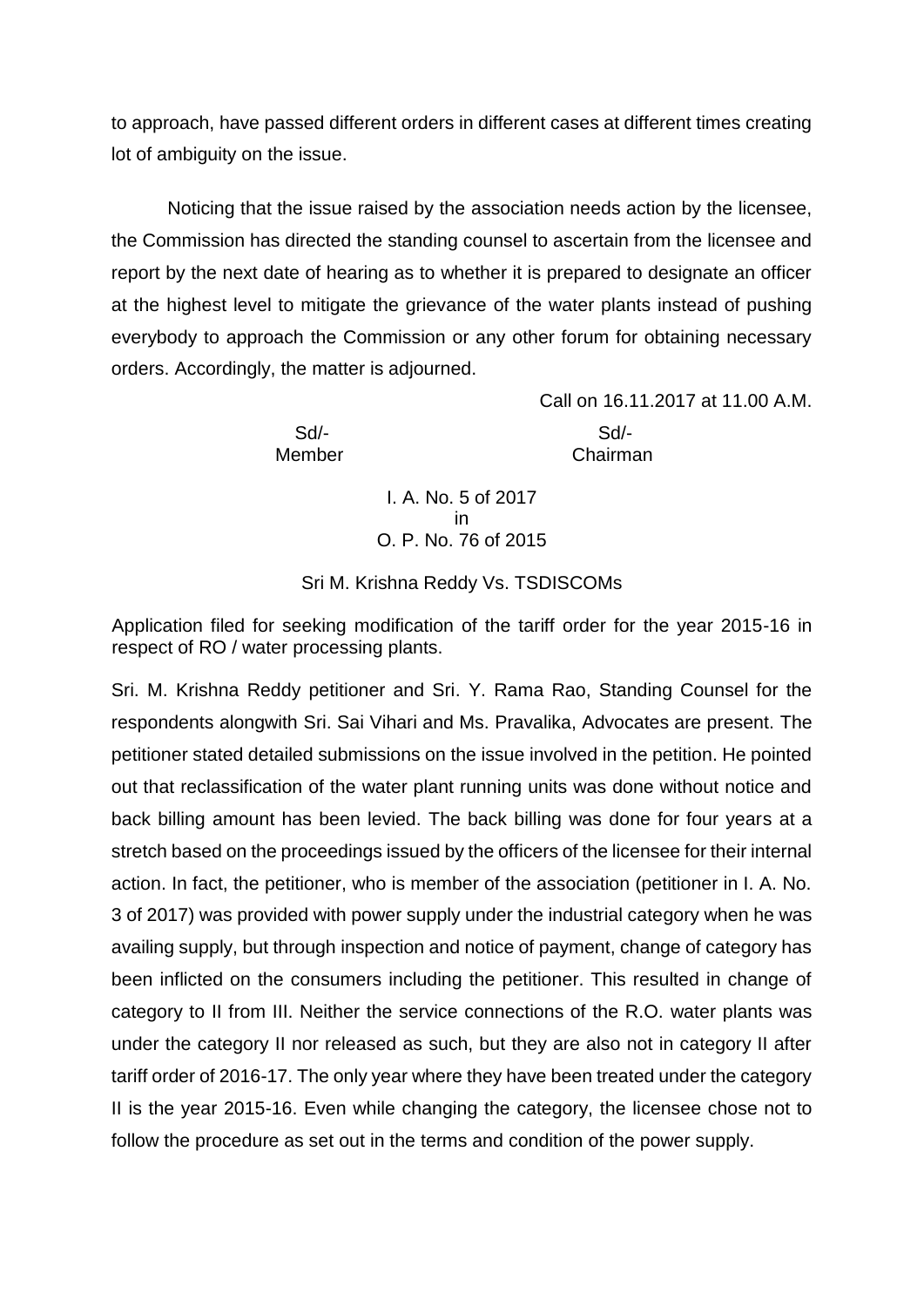At this stage, the Commission has pointed out that the consumers are required to follow and should not violate section 126 of the Act, 2003. In respect of illegal action of the licensee of not issuing notice or billing directly under the different category than that which has been availed by the consumers, the consumers have ample remedies with the licensee and the forum provided by the licensee. The consumers cannot invoke section 56 (2) of the Act, 2003 as there is no restriction for back billing under section 126 of the Act, 2003 as it can go upto any period provided there is clear proof of the same.

The petitioner stated that the present petition is intended to seek modification of the tariff order in respect of FY 2015-16 for categorizing petitioner's R.O. plant under category III and nothing more. There have been large number of cases where action of the licensee undertaking change of the category or issuing bills directly in the new category is questionable according to the information available to the petitioner. Moreover, the CGRF and Ombudsman, whom the Commission is expecting consumer to approach, have passed different orders in different cases at different times creating lot of ambiguity on the issue.

Noticing that the issue raised by the association needs action by the licensee, the Commission has directed the standing counsel to ascertain from the licensee and report by the next date of hearing as to whether it is prepared to designate an officer at the highest level to mitigate the grievance of the water plants instead of pushing everybody to approach the Commission or any other forum for obtaining necessary orders. Accordingly, the matter is adjourned.

> Call on 16.11.2017 at 11.00 A.M. Sd/- Sd/- Member **Chairman**

> > I. A. No. 6 of 2017 in O. P. No. 76 of 2015

#### Sri Bandi Laxminarayana Vs. TSDISCOMs

Application filed for seeking modification of the tariff order for the year 2015-16 in respect of RO / water processing plants.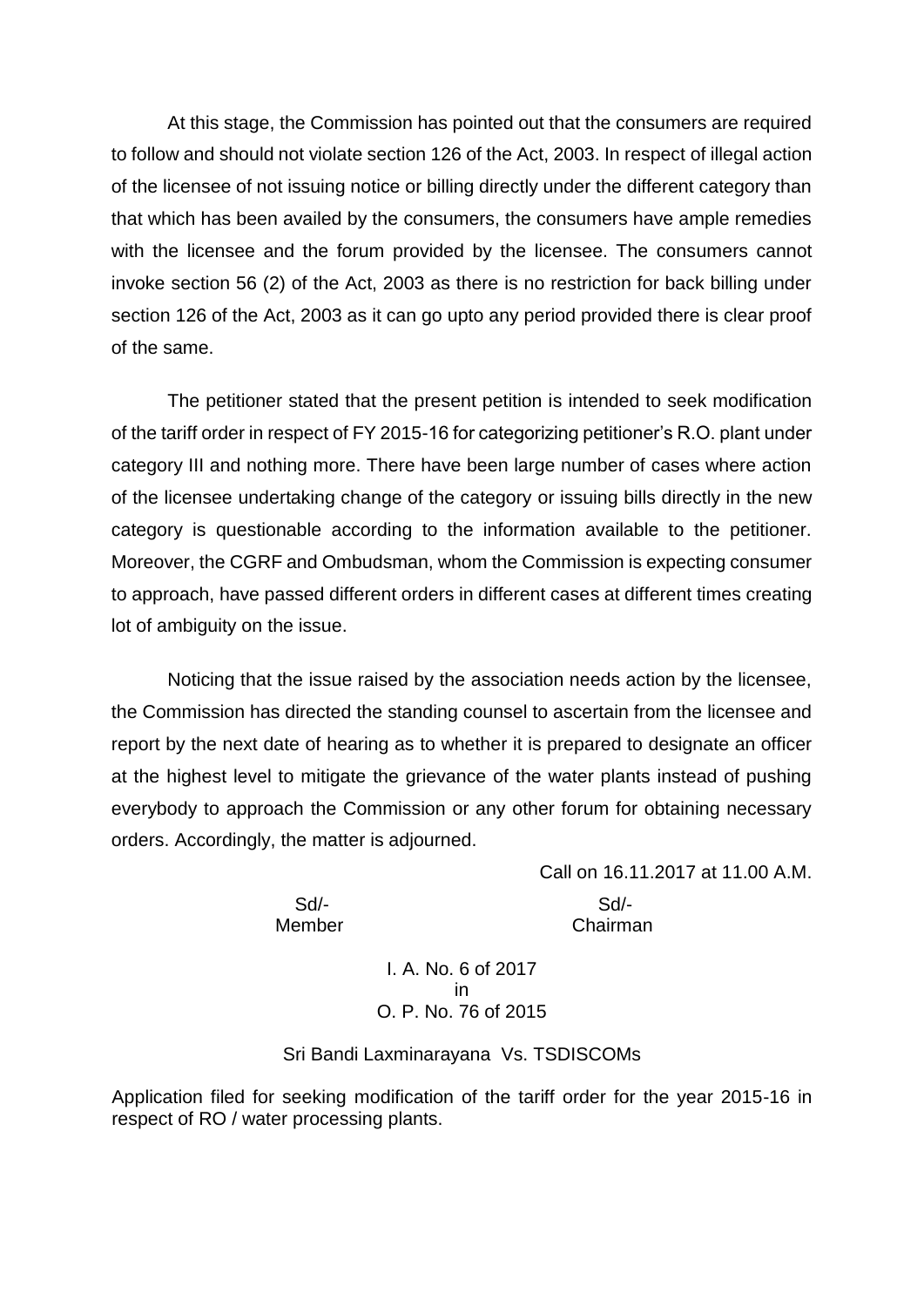There is no representation for the petitioner. Sri. Y. Rama Rao, Standing Counsel for the respondents alongwith Sri. Sai Vihari and Ms. Pravalika, Advocates are present. The representative of the federation representing the petitioner stated detailed submissions on the issue involved in the petition. She pointed out that reclassification of the water plant running units was done without notice and back billing amount has been levied. The back billing was done for four years at a stretch based on the proceedings issued by the officers of the licensee for their internal action. In fact, she further stated that the petitioner, who is member of the association (petitioner in I. A. No. 3 of 2017) was provided with power supply under the industrial category when he was availing supply, but through inspection and notice of payment, change of category has been inflicted on the consumers including the petitioner. This resulted in change of category to II from III. Neither the service connections of the R.O. water plants was under the category II nor released as such, but they are also not in category II after tariff order of 2016-17. The only year where they have been treated under the category II is the year 2015-16. Even while changing the category, the licensee chose not to follow the procedure as set out in the terms and condition of the power supply.

At this stage, the Commission has pointed out that the consumers are required to follow and should not violate section 126 of the Act, 2003. In respect of illegal action of the licensee of not issuing notice or billing directly under the different category than that which has been availed by the consumers, the consumers have ample remedies with the licensee and the forum provided by the licensee. The consumers cannot invoke section 56 (2) of the Act, 2003 as there is no restriction for back billing under section 126 of the Act, 2003 as it can go upto any period provided there is clear proof of the same.

She stated that the present petition filed by the petitioner is intended to seek modification of the tariff order in respect of FY 2015-16 for categorizing petitioner's R.O. plant under category III and nothing more. There have been large number of cases where action of the licensee undertaking change of the category or issuing bills directly in the new category is questionable according to the information available to the petitioner. Moreover, the CGRF and Ombudsman, whom the Commission is expecting consumer to approach, have passed different orders in different cases at different times creating lot of ambiguity on the issue.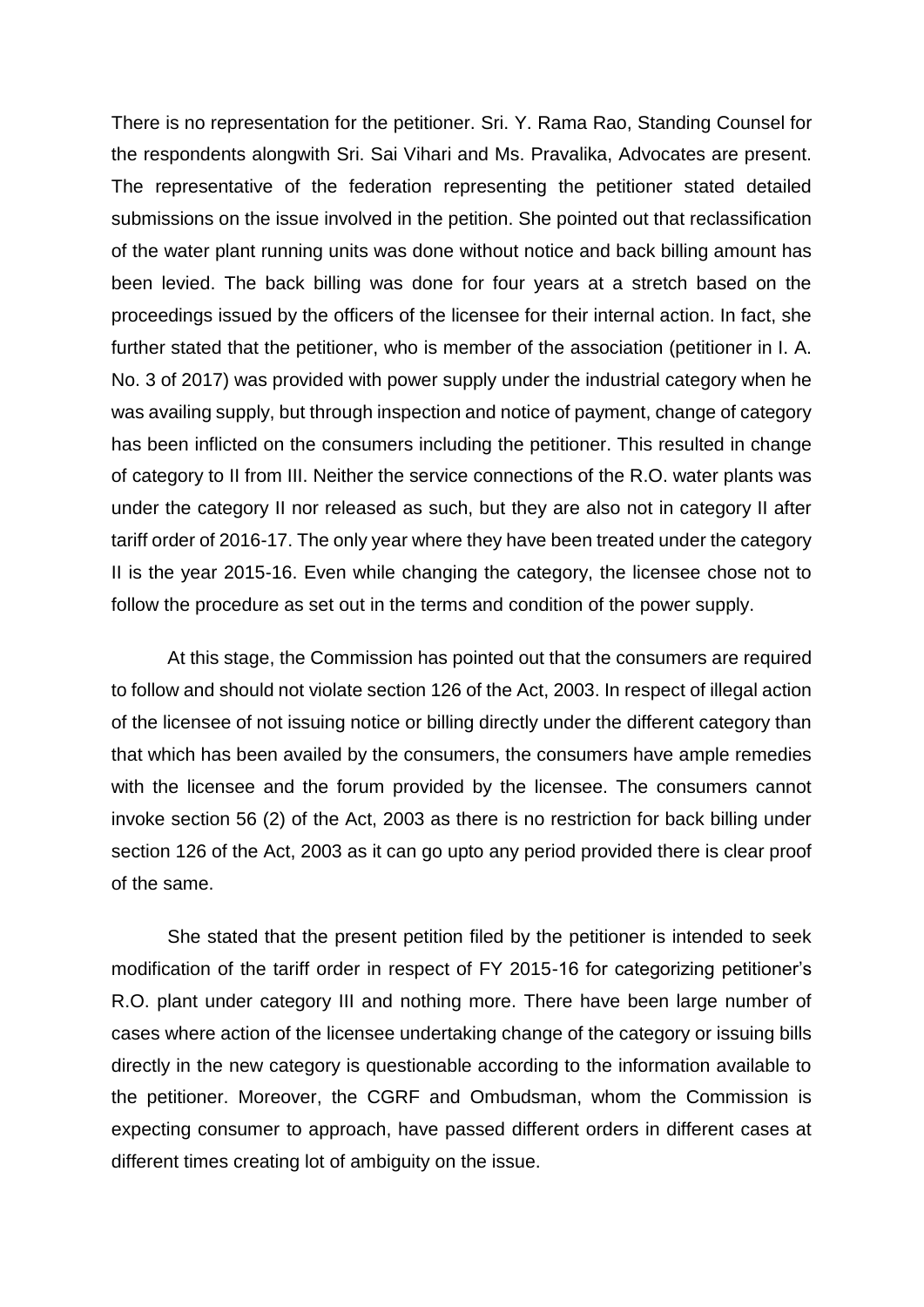Noticing that the issue raised by the association needs action by the licensee, the Commission has directed the standing counsel to ascertain from the licensee and report by the next date of hearing as to whether it is prepared to designate an officer at the highest level to mitigate the grievance of the water plants instead of pushing everybody to approach the Commission or any other forum for obtaining necessary orders. Accordingly, the matter is adjourned.

Call on 16.11.2017 at 11.00 A.M. Sd/- Sd/- Member Chairman

> I. A. No. 7 of 2017 in O. P. No. 76 of 2015

Sri M. Jaipal Reddy Vs. TSDISCOMs

Application filed for seeking modification of the tariff order for the year 2015-16 in respect of RO / water processing plants.

There is no representation for petitioner. Sri. Y. Rama Rao, Standing Counsel for the respondents alongwith Sri. Sai Vihari and Ms. Pravalika, Advocates are present. The representative of the federation representing the petitioner stated detailed submissions on the issue involved in the petition. She pointed out that reclassification of the water plant running units was done without notice and back billing amount has been levied. The back billing was done for four years at a stretch based on the proceedings issued by the officers of the licensee for their internal action. In fact, she further stated that the petitioner, who is member of the association (petitioner in I. A. No. 3 of 2017) was provided with power supply under the industrial category when he was availing supply, but through inspection and notice of payment, change of category has been inflicted on the consumers including the petitioner. This resulted in change of category to II from III. Neither the service connections of the R.O. water plants was under the category II nor released as such, but they are also not in category II after tariff order of 2016-17. The only year where they have been treated under the category II is the year 2015-16. Even while changing the category, the licensee chose not to follow the procedure as set out in the terms and condition of the power supply.

At this stage, the Commission has pointed out that the consumers are required to follow and should not violate section 126 of the Act, 2003. In respect of illegal action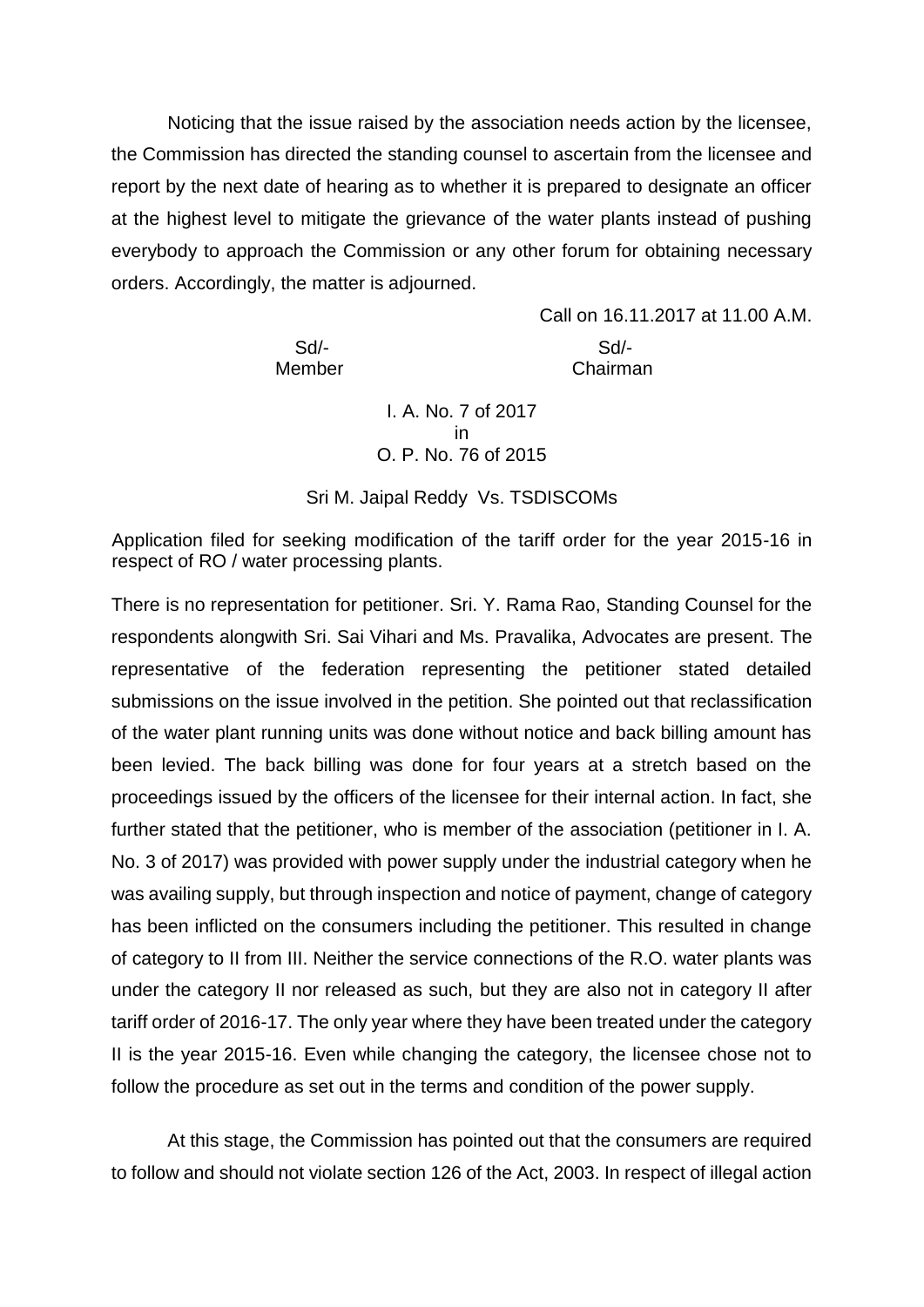of the licensee of not issuing notice or billing directly under the different category than that which has been availed by the consumers, the consumers have ample remedies with the licensee and the forum provided by the licensee. The consumers cannot invoke section 56 (2) of the Act, 2003 as there is no restriction for back billing under section 126 of the Act, 2003 as it can go upto any period provided there is clear proof of the same.

She stated that the present petition filed by the petitioner is intended to seek modification of the tariff order in respect of FY 2015-16 for categorizing petitioner's R.O. plant under category III and nothing more. There have been large number of cases where action of the licensee undertaking change of the category or issuing bills directly in the new category is questionable according to the information available to the petitioner. Moreover, the CGRF and Ombudsman, whom the Commission is expecting consumer to approach, have passed different orders in different cases at different times creating lot of ambiguity on the issue.

Noticing that the issue raised by the association needs action by the licensee, the Commission has directed the standing counsel to ascertain from the licensee and report by the next date of hearing as to whether it is prepared to designate an officer at the highest level to mitigate the grievance of the water plants instead of pushing everybody to approach the Commission or any other forum for obtaining necessary orders. Accordingly, the matter is adjourned.

Call on 16.11.2017 at 11.00 A.M. Sd/- Sd/- Member Chairman

> I. A. No. 8 of 2017 in O. P. No. 76 of 2015

Sri Mohd. Mukram Ali Vs. TSDISCOMs

Application filed for seeking modification of the tariff order for the year 2015-16 in respect of RO / water processing plants.

There is no representation for the petitioner. Sri. Y. Rama Rao, Standing Counsel for the respondents alongwith Sri. Sai Vihari and Ms. Pravalika, Advocates are present. The representative of the federation representing the petitioner stated detailed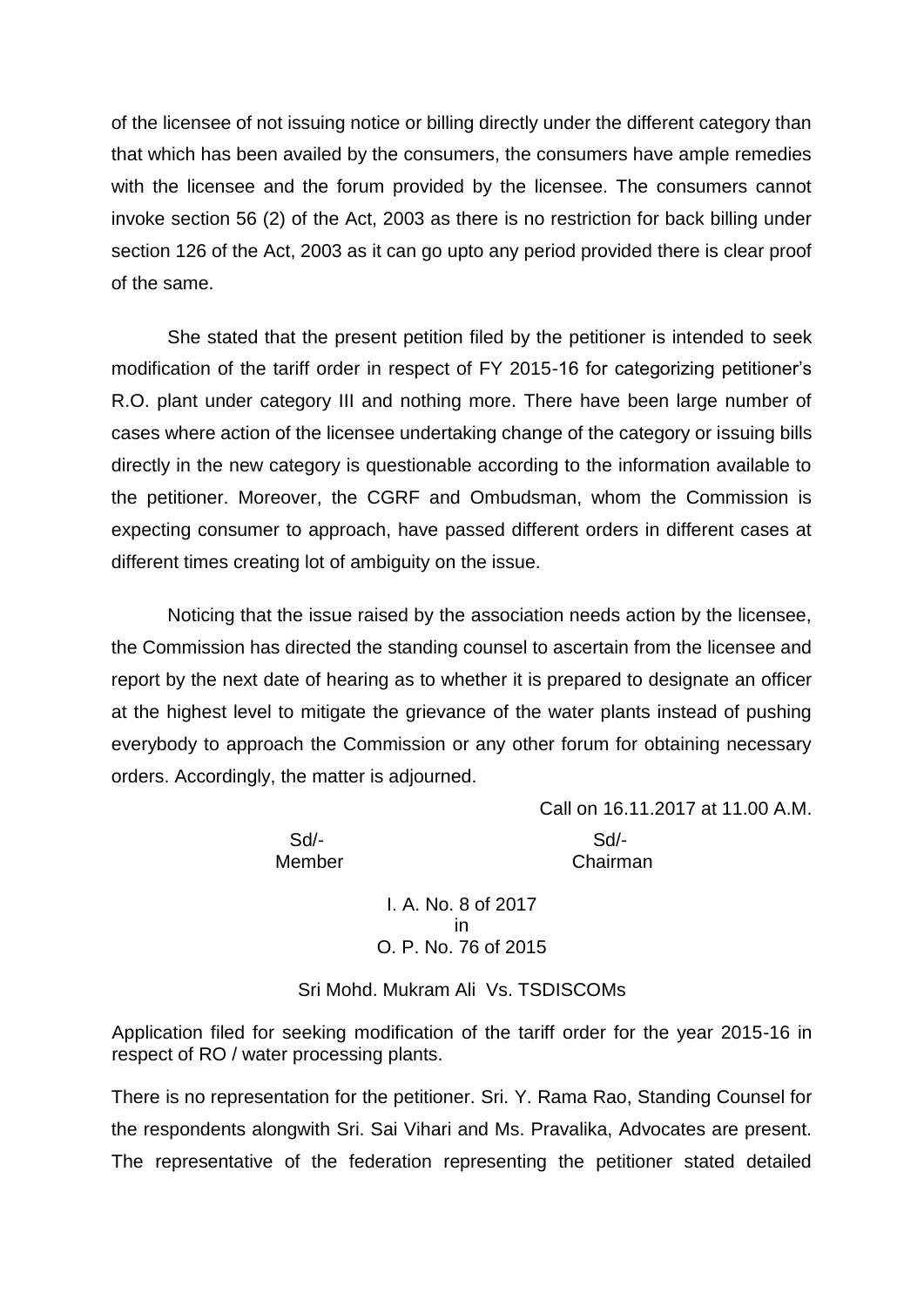submissions on the issue involved in the petition. She pointed out that reclassification of the water plant running units was done without notice and back billing amount has been levied. The back billing was done for four years at a stretch based on the proceedings issued by the officers of the licensee for their internal action. In fact, she further stated that the petitioner, who is member of the association (petitioner in I. A. No. 3 of 2017) was provided with power supply under the industrial category when he was availing supply, but through inspection and notice of payment, change of category has been inflicted on the consumers including the petitioner. This resulted in change of category to II from III. Neither the service connections of the R.O. water plants was under the category II nor released as such, but they are also not in category II after tariff order of 2016-17. The only year where they have been treated under the category II is the year 2015-16. Even while changing the category, the licensee chose not to follow the procedure as set out in the terms and condition of the power supply.

At this stage, the Commission has pointed out that the consumers are required to follow and should not violate section 126 of the Act, 2003. In respect of illegal action of the licensee of not issuing notice or billing directly under the different category than that which has been availed by the consumers, the consumers have ample remedies with the licensee and the forum provided by the licensee. The consumers cannot invoke section 56 (2) of the Act, 2003 as there is no restriction for back billing under section 126 of the Act, 2003 as it can go upto any period provided there is clear proof of the same.

She stated that the present petition filed by the petitioner is intended to seek modification of the tariff order in respect of FY 2015-16 for categorizing petitioner's R.O. plant under category III and nothing more. There have been large number of cases where action of the licensee undertaking change of the category or issuing bills directly in the new category is questionable according to the information available to the petitioner. Moreover, the CGRF and Ombudsman, whom the Commission is expecting consumer to approach, have passed different orders in different cases at different times creating lot of ambiguity on the issue.

Noticing that the issue raised by the association needs action by the licensee, the Commission has directed the standing counsel to ascertain from the licensee and report by the next date of hearing as to whether it is prepared to designate an officer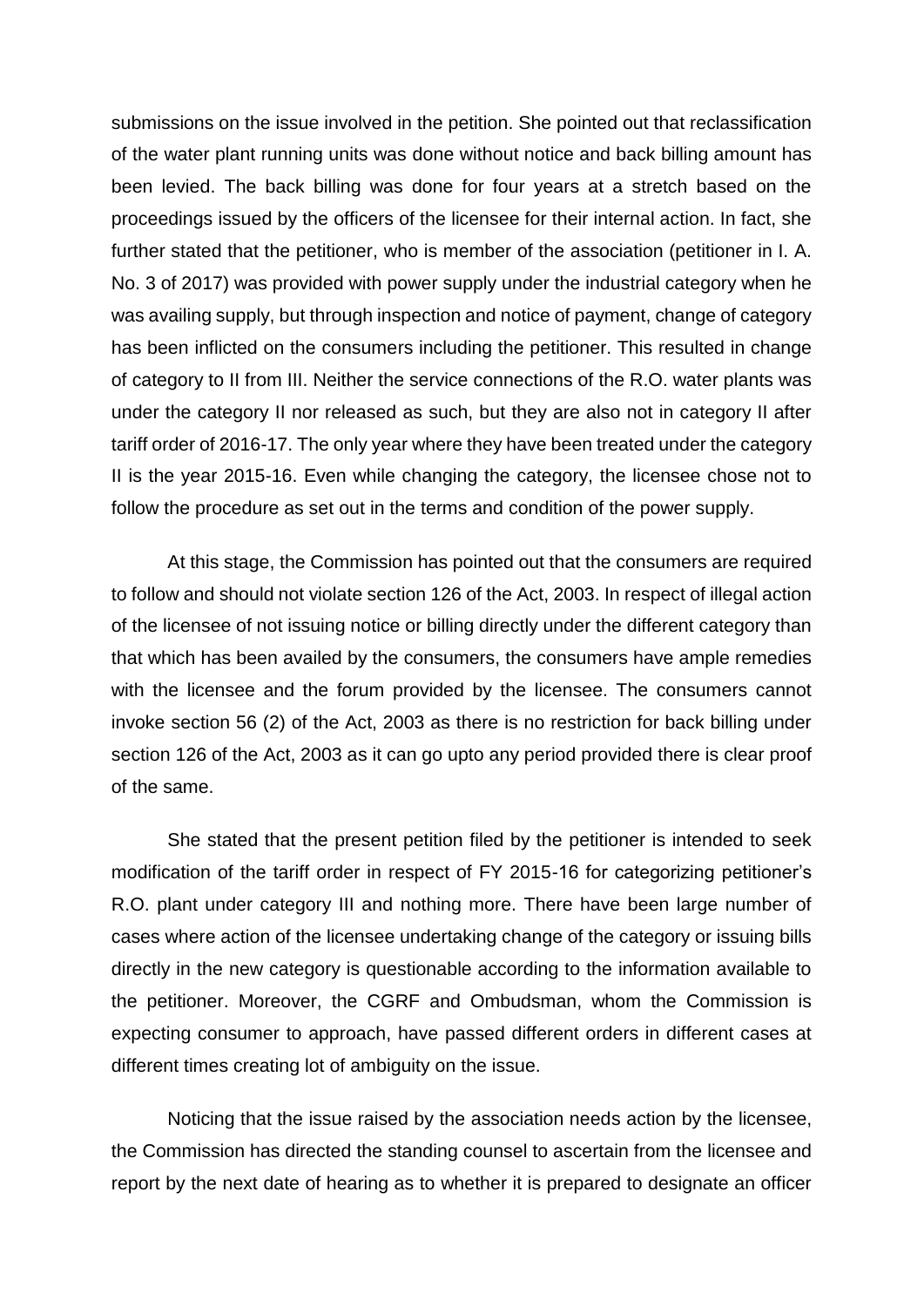at the highest level to mitigate the grievance of the water plants instead of pushing everybody to approach the Commission or any other forum for obtaining necessary orders. Accordingly, the matter is adjourned.

Call on 16.11.2017 at 11.00 A.M. Sd/- Sd/- Member **Chairman** 

> R. P. No. 1 of 2016 in O. P. No. 11 of 2015

M/s. SLT Power & Infrastructure Projects Pvt. Ltd. Vs. GoTS Energy Department, TSTRANSCO, TSSPDCL & NEDCAP

Petition filed seeking for reviewing the order dated 27.01.2016 passed in O. P. No. 11 of 2015.

Sri. G. Vijayabhaskar Reddy, Managing Director representing the review petitioner and Sri. Y. Rama Rao, Standing counsel for the respondent alongwith Sri. Sai Vihari and Ms. Pravalika, Advocates are present. The representative of the petitioner has stated that steps have been taken to obtain approval from the banks for one time settlement of the loan and to start the power unit. However, the banks have not yet considered the request and there is a delay on their part. The Telangana Industrial Infrastructure Corporation is levying 13.5% interest per annum, whereas the banks are charging 12.5% per annum as interest. Since, there is a difference in the rate of interest, he is making efforts to run the unit.

It is also his case that in the original order, the Commission had allowed variable tariff from first year of operation, whereas it should have been from the date of COD. The Commission has pointed out that the unit being industrial waste based project, the tariff was construed and determined liberally. It has reminded the petitioner while hearing the review petition on the earlier date that unless, the unit is revived and made functional, it is not inclined to hear the review itself.

In view of the fact that the representative confirming about the unit having not been revived, the Commission expressed about rejecting the petition, however, it allowed the petitioner to approach the Commission afresh after revival of the unit.

Sd/- Sd/-

Member Chairman